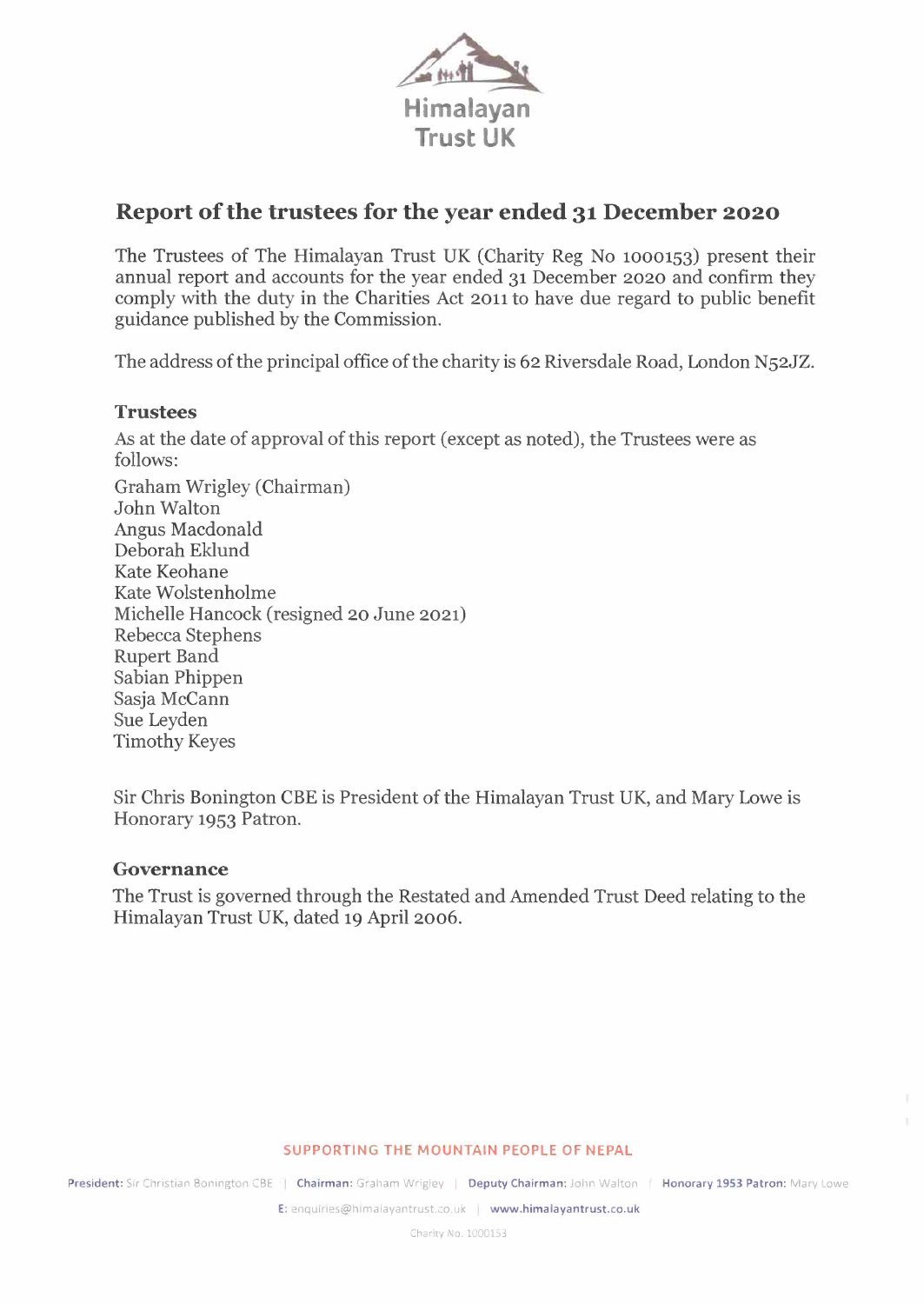

## **Objectives and activities**

The Himalayan Trust UK has been working since 1989 to help the mountain people of Nepal. We strive to improve health and education in the mountainous regions of Northeastern Nepal, particularly in the Taplejung region.

We hold to the guiding principles laid down by Sir Edmund Hillary when he founded the first Himalayan Trust in 1960:

- To focus on basic infrastructure education, health, environment
- To do only that which is requested by the mountain people
- To involve the mountain people themselves in the work  $-$  "self-help"
- To minimise all unnecessary cost and to facilitate direct transfer of funds
- To look for long term sustainability and independence for the mountain people.

## **Financial review**

In the financial year to 31 December 2020, the Trust recorded total receipts of £211k (2019: £147k), and total payments of £176k (2019: £197k). The Trust closed the year with  $£311k$  of funds  $£271k$  as at 31 December 2019).

Whilst our Trust Deed does not specify a specific policy on reserves, the Trustees seek to ensure that the level of reserves held is always sufficient to cover at least one year's worth of future grants.

In 2018, we established <sup>a</sup> fund in memory of Paul Samuel, to enable the rebuild of Laxmi Secondary School in Mamankhe, <sup>a</sup> remote mountainous village in Northeastern Nepal. We are delighted that during 2020 we completed the rebuild in Paul's memory; any further funds raised are available for the ongoing health and education programmes of the Trust, including the continuing education programme in Mamankhe. es<br>
it one<br>
ild in<br>
ild in<br>
in-<br>
im-<br>
Trust<br>
block<br>
ithin<br>
o<br>
ost.<br>
osts of

During 2020 we were grateful to receive £15,000 each from the Beatrice Laing Trust<br>and Kirby Laing Foundation towards the construction of a new four classroom block<br><del>at Saraswati Lower Secondary School in Tapethok, which h</del> a and Kirby Laing Foundation towards the construction of <sup>a</sup> new four classroom block at barasman Lower becomain behoor in Tapethon, which has been presented with<br>restricted funds. We are also grateful that the Beatrice Laing Trust continues to Iring 2020 we were grateful to receive £15,000 each from the Beatrice Laing I<br>id Kirby Laing Foundation towards the construction of a new four classroom b<br>Saraswati Lower Secondary School in Tapethok, which has been presen contribute on an annual basis to the running costs of the Yamphudin Health post.

> Each year the Trust also receives restricted funds which specifically cover the costs of our annual Royal Geographic Society lecture, and any trustee expenses, although due

> > **SUPPORTING THE MOUNTAIN PEOPLE OF NEPAL**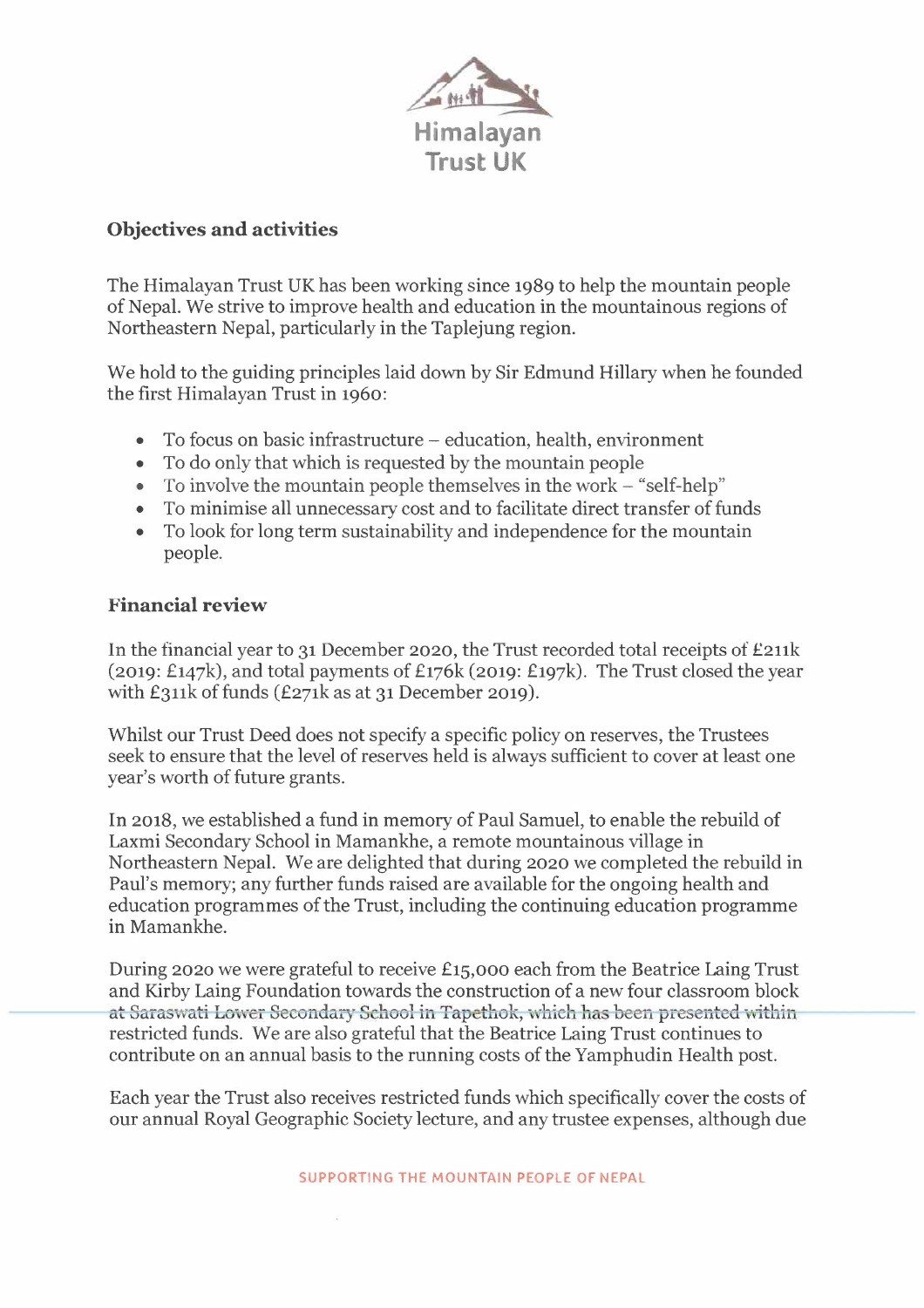

to the Covid-19 pandemic no such costs were incurred during 2020 (2019: £5k). Donors from the general public therefore know that, other than some minor and unavoidable administration costs (under 2% of funds raised), their incremental donations go directly to helping the mountain people of Nepal.

## **Operational review**

## *Education:*

2020 and the Covid-19 pandemic brought about significant disruption to our core programme. With schools closed and restrictions on movement imposed it became very difficult to function normally. An additional difficulty was the fact that a number ofthe Taplejung team contracted Covid-19, resulting in a depleted team in the field for a period of time.

There were two areas of focus throughout the pandemic:

*1. To maintain some form ofeducational programme for children*

The team were focused on producing home working books for every child at every level, to be distributed by the REED (Rural Education and Environment Development Centre) team and teachers to every household. This distribution programme enabled teachers and the REED team to discuss the importance of educational continuity with parents, to ensure that their children were given the time and the space to concentrate on schoolwork.

In addition, the REED team produced a whole series of radio programmes to be broadcast on local radio, with many repeat broadcasts, covering particular areas of the curriculum at all levels. Times of broadcast were publicised and where children did not have access to a radio, they were advised to link up safely with another child that did have access. Where necessary, REED purchased radios to be distributed to households so that all children were able to access the programmes.

When possible, teachers would visit communities distributing reading books and holding outdoor reading sessions for groups of children.

*2. To ensure that when schools were open, they were adequately hygiene prepared.*

During the first lockdown, all schools were provided with multiple washing kits, posters and information boards relating to personal hygiene.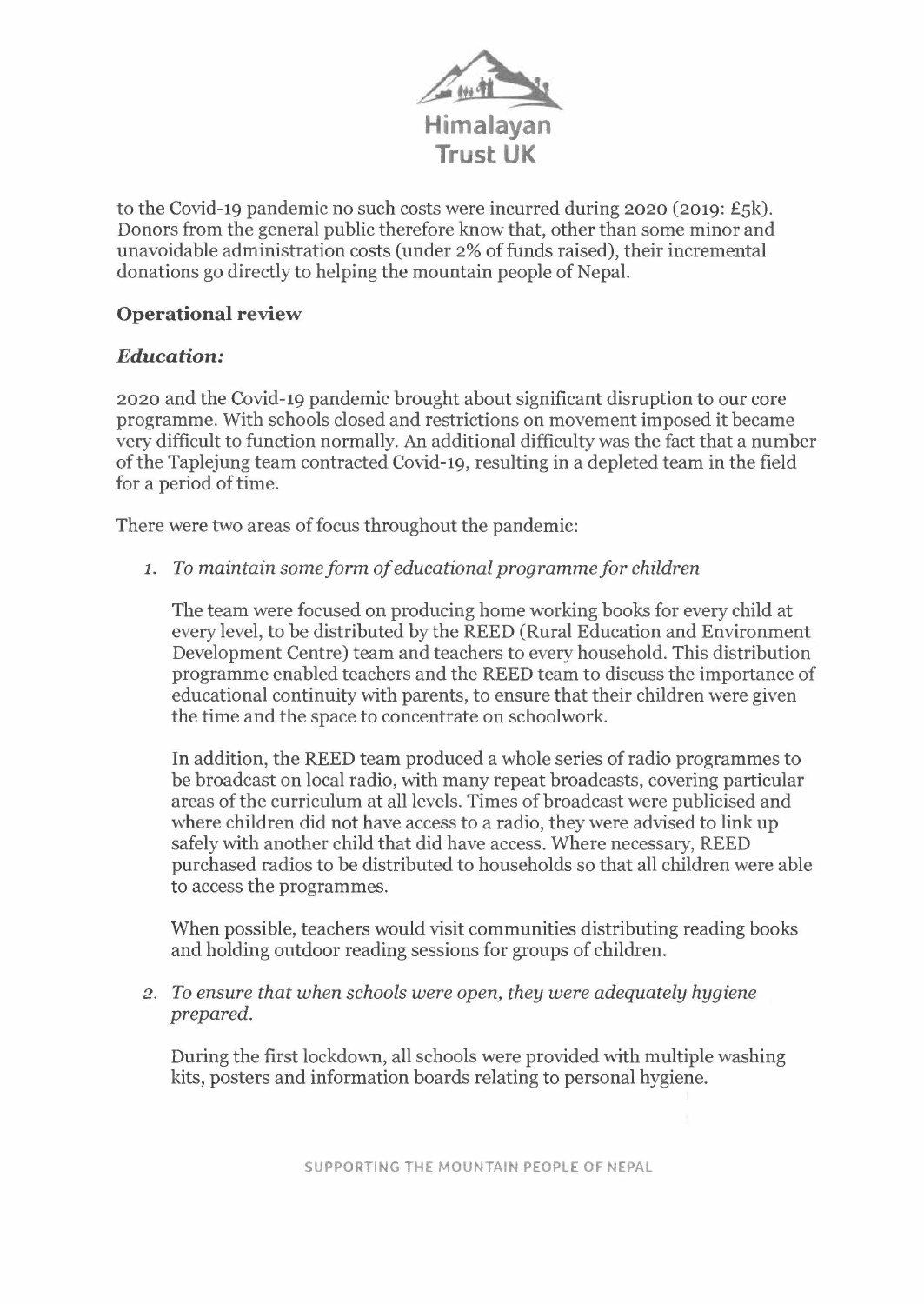

When schools reopened after the first lockdown teachers spent a lot of time ensuring that the personal hygiene message was not only being learnt by the children but was being sent home to parents.

The second lockdown allowed us, with significant help from the health team, to refine and improve the personal hygiene provision in each school, linking schools to health post teams who would reinforce the message both at school and in the home. These measures are now in place and ready for schools returning.

We have had a number of dynamic projects throughout the year that have been affected to some degree by the pandemic.

The project to build four classrooms at Tapethok School has made good progress but the final touches have been delayed by Covid-19, brought about by restrictions in movement and the transport of materials. The work was suspended by the Rural Municipality to safeguard the workforce and community.

The refurbishment of the girls' hostel and the construction of a toilet and shower block at Lelep is 90% complete. As soon as movement restrictions are lifted, the work will be completed.

Despite all the difficulties faced during the year, the REED team have been entirely focused on ensuring that every child has access to education. They have worked tirelessly and have motivated head teachers, teachers and School Management Committees (SMCs) to support children and families in the community, and to ensure that when schools are able to open, they will be ready.

## *Health:*

During 2020, the Covid-19 pandemic meant that we limited our core health programme in Yamphudin and postponed the roll-out of activities for Lelep. However, we designed and implemented <sup>a</sup> comprehensive Covid response for the Yamphudin Health Post and community, and for other health posts covering <sup>a</sup> wider area.

Under our core programme in Yamphudin, we completed the Standard Operating Procedures (SOPs) on Infectious Diseases for the Health Post and Birthing Centre, delivered guidelines on this topic with PPE (see below) and trained the staff remotely when mobile signals allowed. We sent medical drugs and supplies to the health post. Monitoring and evaluation of the health post work continued, with regular data reports. Also, we maintained the community fund for maternity emergencies and referrals.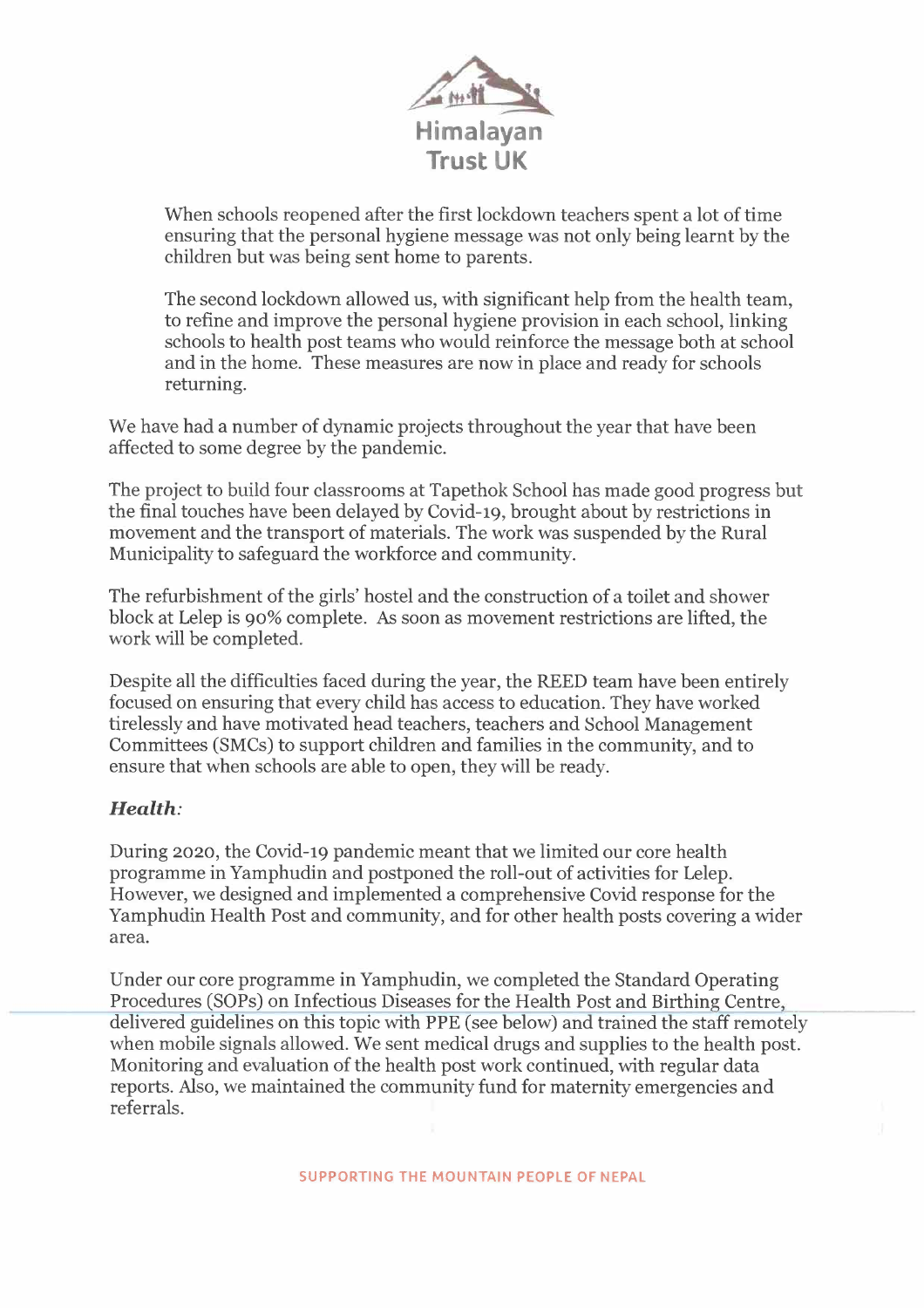

Through our Covid response, we provided emergency PPE, cleaning materials and stretchers by jeep and porters, to six health posts in two Rural Municipalities. With these deliveries, we sent a staff manual on how to use PPE and Covid care. As for the SOPs, we trained staff remotely on Covid when we were able. In Yamphudin, we set up an advice system linking villagers and health workers by mobile phones and facilitated referrals to the District Hospital.

Given Covid, we were unable this year to implement in Yamphudin our Community Health Awareness Project (CHAP), that will compliment and support the progress made at the health post. In 2021, we look forward to at least starting CHAP and assessing the feasibility of rolling out activities to Lelep the following year. Going forward, we will keep <sup>a</sup> strong focus on protecting and improving achievements in Yamphudin, both in the community and at its health post.

#### **Covid-19**

The global Covid-19 pandemic has continued to impact our work in Nepal as set out in the Education and Health sections above. Despite difficulties in travelling to Nepal, the trustees have carried out regular updates by video conference.

Sadly, the pandemic meant we were unable to go ahead with a planned dinner to celebrate Sir Edmund Hillary's 100<sup>th</sup> birthday, for which we collected donations of £22k during 2020. We are organising a replacement event to commemorate the  $70<sup>th</sup>$ anniversary of the Everest ascent in 2023, but meanwhile we offered donors the option of <sup>a</sup> refund and £16k has been refunded to date during 2021.

Whilst we are cognisant of the changed funding environment, we are grateful to our donors who have continued to provide a source of funds for our important ongoing work. Having considered our financial position, we remain confident of our ability to deliver on our commitments.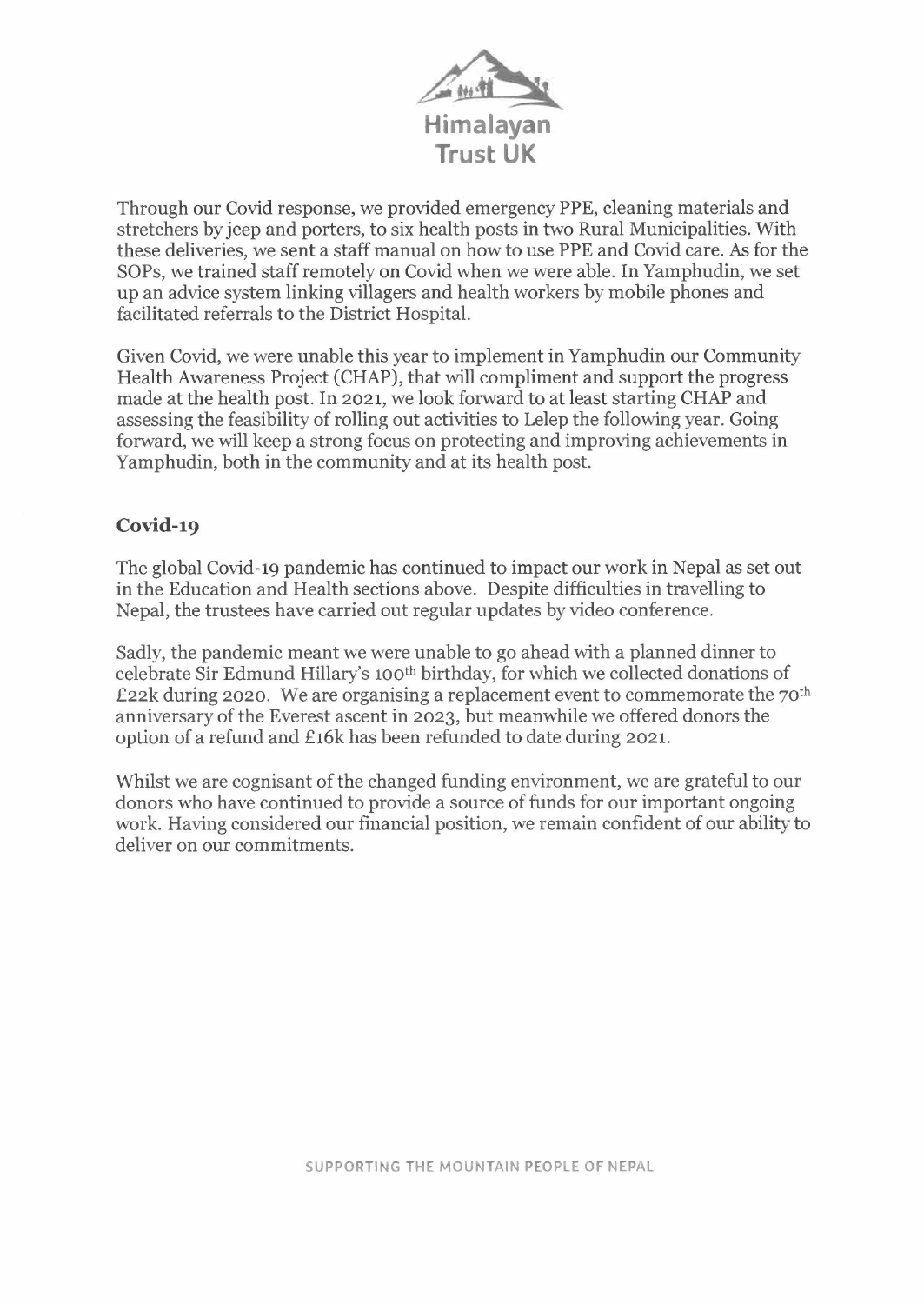

|                     | -----                   | $-0, 1, 0$ |           | $-10, 1, 100$ | $-10$   |
|---------------------|-------------------------|------------|-----------|---------------|---------|
|                     | <b>Unit Trusts</b>      | 43,634     | $\bullet$ | 43,634        | 44,465  |
|                     | <b>Equities</b>         | 71,144     |           | 71,144        | 65,856  |
|                     |                         |            | $\sim$    |               |         |
|                     | Total investment assets | 155,526    |           | 155,526       | 150,475 |
|                     |                         |            |           |               |         |
| <b>Total Assets</b> |                         | 310,765    | $\Omega$  | 310,765       | 270,582 |
|                     | check                   |            |           |               |         |

#### **Basis of preparation**

The Trust prepares receipts and payments accounts on <sup>a</sup> cash basis, except that investment assets are held at fair value. Dividends received during the year are reinvested in the investment portfolio and included within 'increase/(decrease) in value of investments'. Short tenm cash held as part of the investment portfolio is also shown within investment assets.

The restricted funds related to the Paul Samuel memorial fund which was used to fund the rebuild of the Laxmi Secondary School in Mamankhe, and to donations from the Beatrice Laing Trust and Kirby Laing Foundation for the construction of <sup>a</sup> classroom block at Saraswati Lower Secondary School in Tapethok.

Kate Wolstenholme

**Date of approval** <sup>27</sup> October 2021

**Signature Print Name**<br>Kate Wolstenhol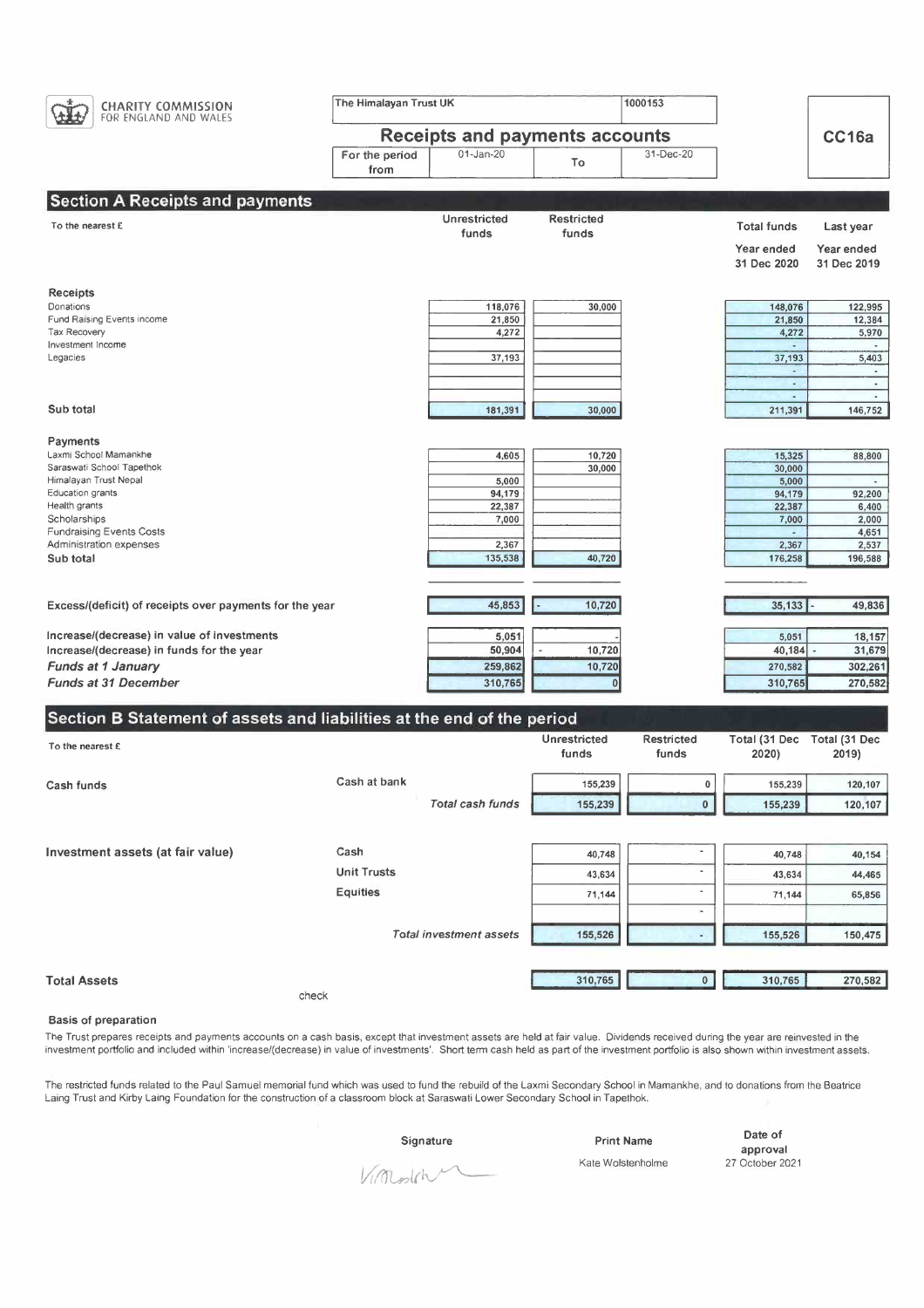

**CHARITY COMMISSION FOR ENGLAND AND WALES**

| <b>Section A</b>                                                                                                                                                          | <b>Independent Examiner's Report</b>                                                                                                                                                                                                                                                                                                                     |                               |             |  |  |  |
|---------------------------------------------------------------------------------------------------------------------------------------------------------------------------|----------------------------------------------------------------------------------------------------------------------------------------------------------------------------------------------------------------------------------------------------------------------------------------------------------------------------------------------------------|-------------------------------|-------------|--|--|--|
| Report to the trustees/<br>members of                                                                                                                                     | Charity Name<br>Himalayan Trust UK                                                                                                                                                                                                                                                                                                                       |                               |             |  |  |  |
| On accounts for the year<br>ended                                                                                                                                         | 31 December 2020                                                                                                                                                                                                                                                                                                                                         | <b>Charity no</b><br>(if any) | 1000153     |  |  |  |
| Set out on pages                                                                                                                                                          | Attached<br>fremencer to notide the page it mbers or additional sheets.                                                                                                                                                                                                                                                                                  |                               |             |  |  |  |
|                                                                                                                                                                           | I report to the trustees on my examination of the accounts of the above<br>charity ("the Trust") for the year ended $\Box$                                                                                                                                                                                                                               |                               |             |  |  |  |
| <b>Responsibilities and</b><br>basis of report                                                                                                                            | As the charity trustees of the Trust, you are responsible for the preparation<br>of the accounts in accordance with the requirements of the Charities Act<br>2011 ("the Act").                                                                                                                                                                           |                               |             |  |  |  |
|                                                                                                                                                                           | I report in respect of my examination of the Trust's accounts carried out<br>under section 145 of the 2011 Act and in carrying out my examination, I<br>have followed the applicable Directions given by the Charity Commission<br>under section 145(5)(b) of the Act.                                                                                   |                               |             |  |  |  |
| Independent<br>examiner's statement                                                                                                                                       | I have completed my examination. I confirm that no material matters have<br>come to my attention in connection with the examination which gives me<br>cause to believe that in, any material respect:<br>accounting records were not kept in accordance with section 130 of<br>۰<br>the Act or<br>the accounts do not accord with the accounting records |                               |             |  |  |  |
|                                                                                                                                                                           | I have no concerns and have come across no other matters in connection<br>with the examination to which attention should be drawn in order to enable a<br>proper understanding of the accounts to be reached.                                                                                                                                            |                               |             |  |  |  |
| Signed:                                                                                                                                                                   | $\sim$<br>Maling                                                                                                                                                                                                                                                                                                                                         | Date:                         | October 202 |  |  |  |
| Name:                                                                                                                                                                     | Charles Mirrington                                                                                                                                                                                                                                                                                                                                       |                               |             |  |  |  |
| <b>Relevant professional</b><br>qualification(s) or body<br>(if any):                                                                                                     | Chartered Accountant, Institute of Chartered Accountants in England and<br>Wales                                                                                                                                                                                                                                                                         |                               |             |  |  |  |
| <b>Address:</b>                                                                                                                                                           | 16 West Way, Petts Wood, Kent, BR5 1LW                                                                                                                                                                                                                                                                                                                   |                               |             |  |  |  |
|                                                                                                                                                                           |                                                                                                                                                                                                                                                                                                                                                          |                               |             |  |  |  |
|                                                                                                                                                                           |                                                                                                                                                                                                                                                                                                                                                          |                               |             |  |  |  |
| <b>Section B</b>                                                                                                                                                          | <b>Disclosure</b>                                                                                                                                                                                                                                                                                                                                        |                               |             |  |  |  |
| Only complete if the examiner needs to highlight matters of concern (see CC32,<br>Independent examination of charity accounts: directions and guidance for<br>examiners). |                                                                                                                                                                                                                                                                                                                                                          |                               |             |  |  |  |